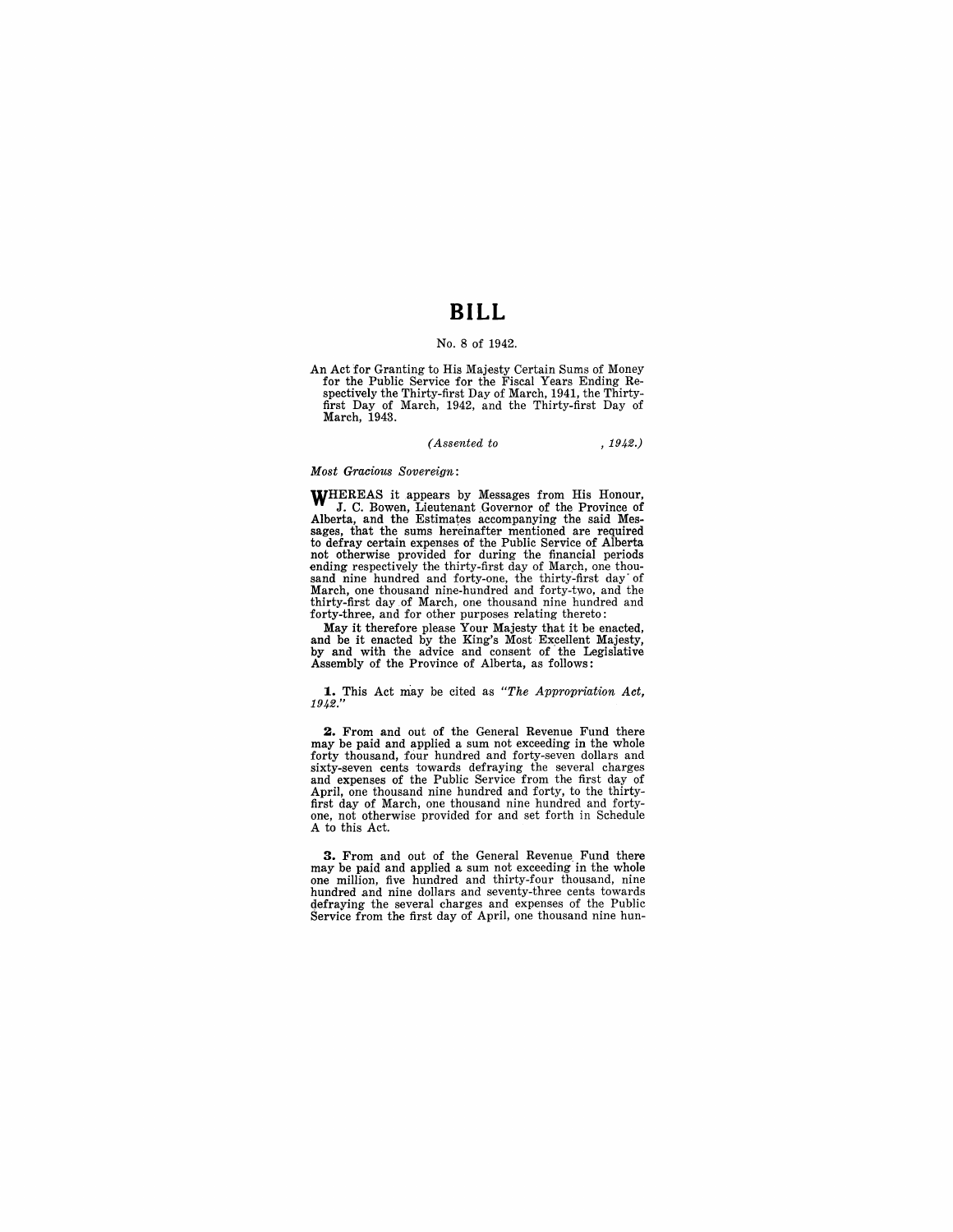dred and forty-one, to the thirty-first day of March, one thousand nine hundred and forty-two, not otherwise. provided for and set forth in Schedule B to this Act.

**4.** From and out of the General Revenue Fund there may be paid and applied a sum not exceeding in the whole twenty-four million, one hundred and sixteen thousand, nine hundred and thirty-six dollars and eight cents towards de-<br>fraying the several charges and expenses of the Public<br>Service from the first day of April, one thousand nine hun-<br>dred and forty-two, to the thirty-first day of M vided for and set forth in Schedule C to this Act.

**5.** The due application of all moneys expended under this Act shall be accounted for.

**6.** This Act shall. come into force on the day upon which it is assented to.

## SCHEDULE A.

SUMS to be granted to His Majesty by this Act for the fiscal year ended the thirty-first day of March, 1941, and the purposes for which they are granted:

| EXECUTIVE COUNCIL—<br>Chargeable to Income.<br>Chargeable to Capital | 3,584.80       | \$<br>27,425.78 |
|----------------------------------------------------------------------|----------------|-----------------|
| PUBLIC WORKS DEPARTMENT-<br>Chargeable to Capital                    |                | 9,437.09        |
|                                                                      | \$<br>3,584.80 | 36,862.87       |
|                                                                      |                |                 |

#### SUMMARY.

|                                       | 3.584.80<br>36.862.87 |
|---------------------------------------|-----------------------|
| Amount to be voted under section 2 of |                       |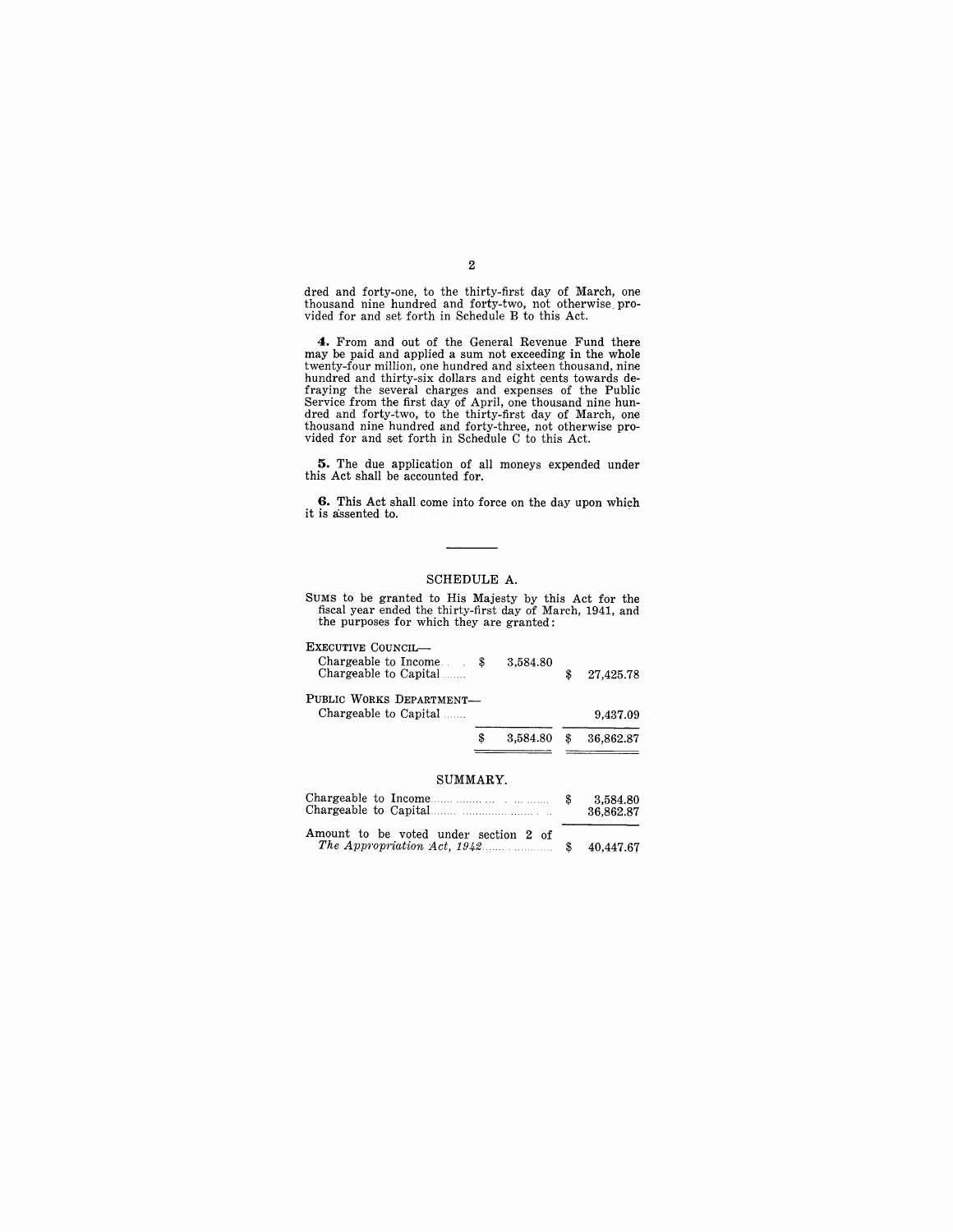## SCHEDULE R

| SUMS to be granted to His Majesty by this Act for the<br>fiscal year ending the thirty-first day of March, 1942, and<br>the purposes for which they are granted: |                                          |
|------------------------------------------------------------------------------------------------------------------------------------------------------------------|------------------------------------------|
| EXECUTIVE COUNCIL<br>Chargeable to Income \$<br>1,000.00                                                                                                         |                                          |
| AGRICULTURE DEPARTMENT-<br>Chargeable to Income<br>5,395.00                                                                                                      |                                          |
| ATTORNEY GENERAL'S<br>DEPARTMENT-<br>Chargeable to Income<br>2,000.00                                                                                            |                                          |
| EDUCATION DEPARTMENT-<br>Chargeable to Income<br>248,000.00                                                                                                      |                                          |
| MUNICIPAL AFFAIRS<br>DEPARTMENT-<br>Chargeable to Income<br>26,670.00                                                                                            |                                          |
| PROVINCIAL SECRETARY'S<br>DEPARTMENT-<br>Chargeable to Income<br>5,000.00                                                                                        |                                          |
| PUBLIC HEALTH DEPARTMENT-<br>Chargeable to Income<br>68,893.00                                                                                                   |                                          |
| PUBLIC WORKS DEPARTMENT-<br>Chargeable to Income<br>275,242.72<br>Chargeable to Capital                                                                          | 411,516.00<br>3                          |
| LANDS AND MINES<br>DEPARTMENT-<br>Chargeable to Income<br>153,768.01<br>Chargeable to Capital                                                                    | 300,000.00                               |
| TREASURY DEPARTMENT-<br>Chargeable to Income<br>33,425.00                                                                                                        |                                          |
| TRADE AND INDUSTRY<br>DEPARTMENT-<br>Chargeable to Income<br>4,000.00                                                                                            |                                          |
| \$<br>823,393.73                                                                                                                                                 | 711,516.00<br>\$                         |
| SUMMARY.                                                                                                                                                         |                                          |
| Chargeable to Income                                                                                                                                             | $\mathbf{s}$<br>823,393.73<br>711,516.00 |

| <u>UNDER CONNECTO UNDERGESSIONS.</u>  | $1 + 10 + 0.00$ |
|---------------------------------------|-----------------|
|                                       |                 |
| Amount to be voted under section 3 of |                 |
|                                       | \$1,534,909.73  |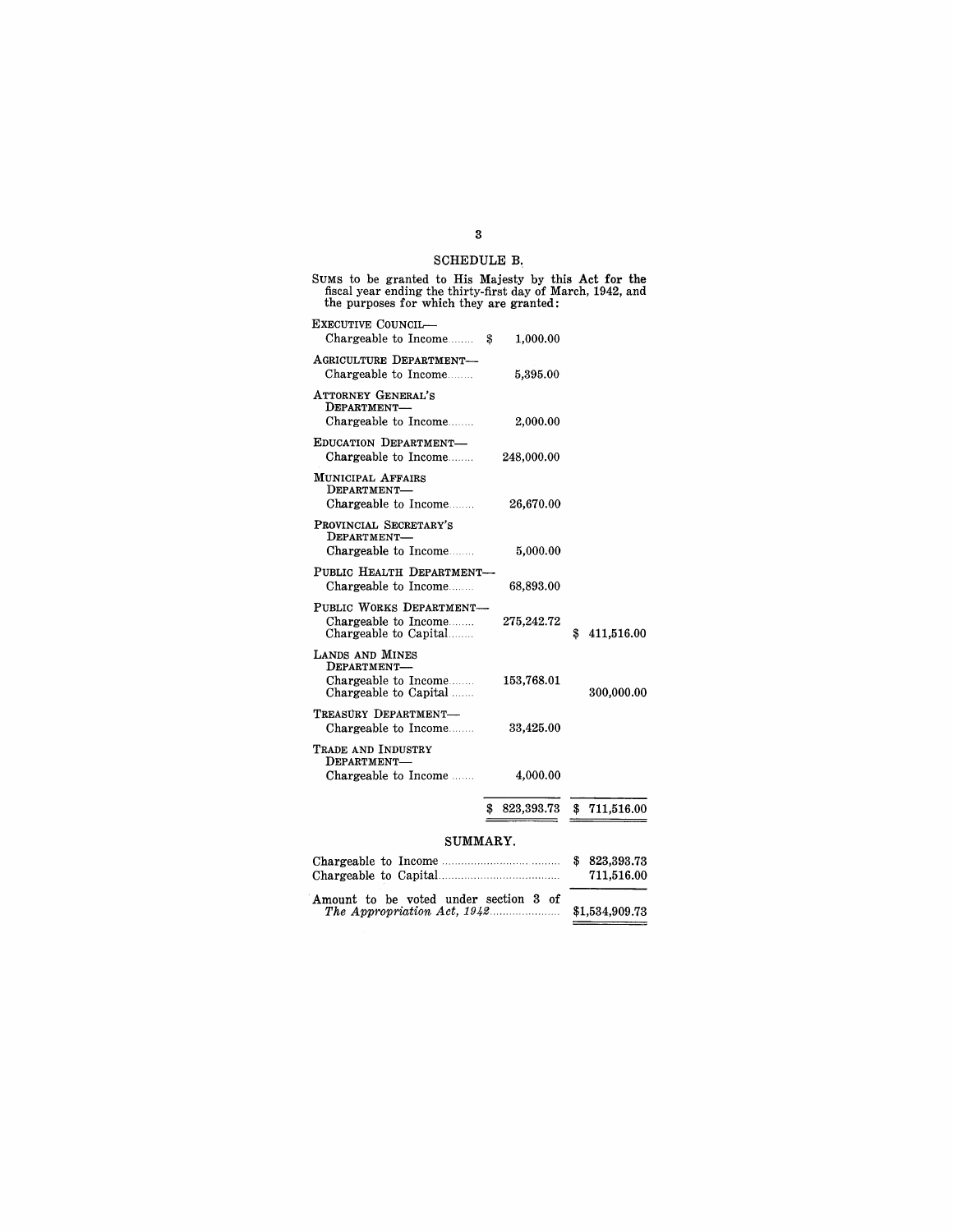## SCHEDULE C.

# SUMS to be granted to His Majesty by this Act for the fiscal year ending the thirty-first day of March, 1943, and the purposes for which they are granted:

I. PUBLIC DEBT-Chargeable to Income........  $$3,871,182.00$ II. EXECUTIVE COUNCIL-Chargeable to Income........<br>Chargeable to Capital........ III. LEGISLATION-Chargeable to Income IV. AGRICULTURE DEPARTMENT-<br>Chargeable to Income Chargeable to Capital....... V. ATTORNEY GENERAL'S DEPARTMENT-Chargeable to Income....... VI. EDUCATION DEPARTMENT-Chargeable to Income .. MUNICIPAL AFFAIRS DEPARTMENT-Chargeable to Income........<br>Chargeable to Capital........ PROVINCIAL SECRETARY'S DEPARTMENT-Chargeable to Income....... VII. VIII. IX. 231,686.00 275,351.00 500,563.43 753,282.00 3,282,434.50 248,550.00 189,225.34 PUBLIC HEALTH DEPARTMENT—<br>Chargeable to Income........ 2,372,455.48 Chargeable to Income........ X. PUBLIC WORKS DEPARTMENT-<br>Chargeable to Income........ 2,712,864.00 \$ 233,000.00 616,677.33 4,000.00 Chargeable to Income.. 2,712,864.00 Chargeable to Capital. 1,451,230.00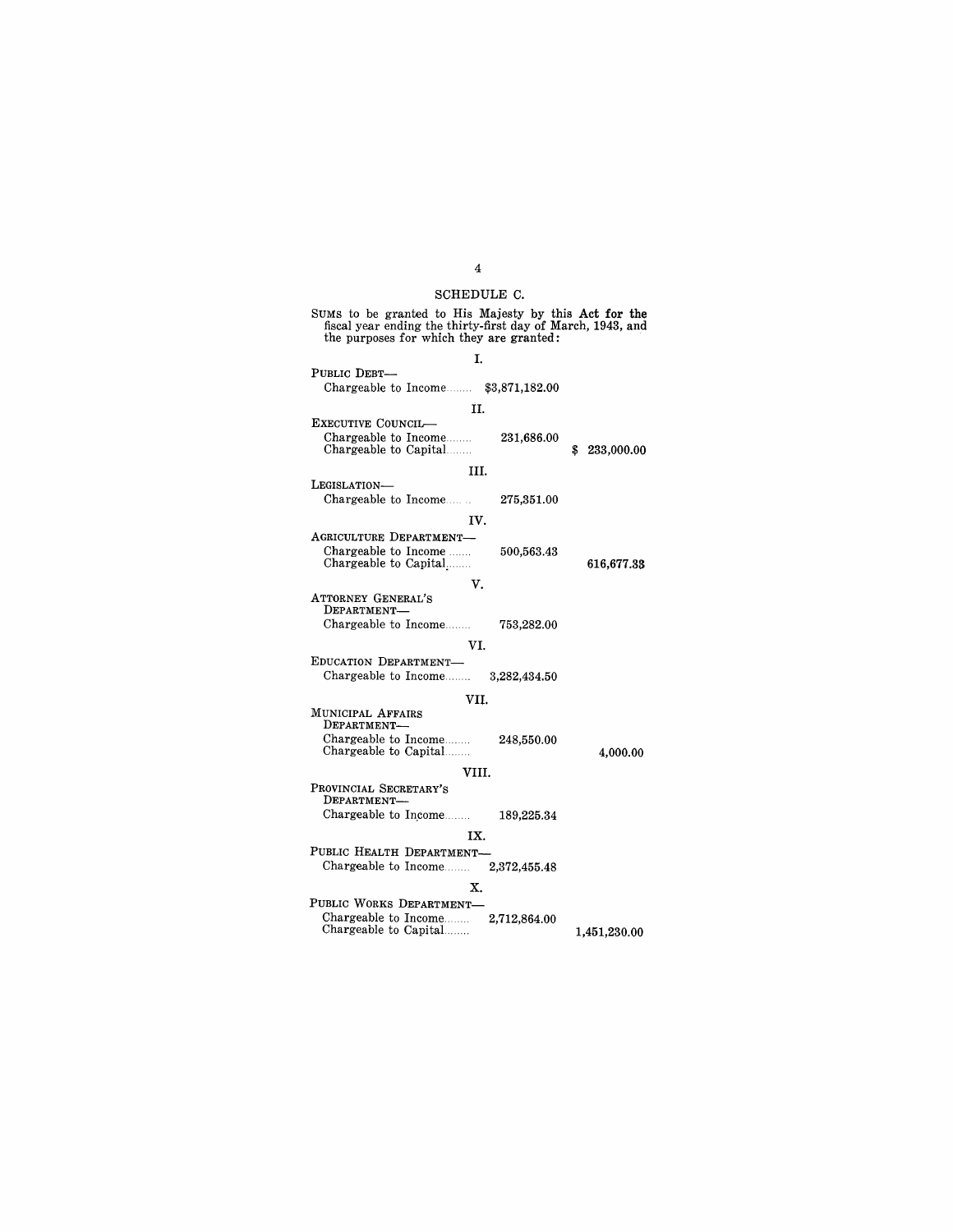#### XI. RAILWAYS AND TELEPHONES DEPARTMENT (RAILWAYS BRANCH)-Chargeable to Income  $\ldots$  \$ XII. 4,650.00 TREASURY DEPARTMENT-Chargeable to Income Chargeable to Capital....... 2,393,631.00 XIII. RAILWAYS AND TELEPHONES DEPARTMENT (TELEPHONES BRANCH)-Chargeable to Income......... 2,705,000.00<br>Chargeable to Capital ....... LANDS AND MINES DEPARTMENT-Chargeable to Income.........<br>Chargeable to Capital........ TRADE AND INDUSTRY DEPARTMENT-Chargeable to Income UNEMPLOYMENT AND AGRICULTURAL RELIEF-Chargeable to Income.........<br>Chargeable to Capital........ XIV. XV. XVI. XVII. DOMINION-PROVINCIAL YOUTH TRAINING<br>Programme— Chargeable to Income .. 726,404.00 235,958.00 889,724.00 81,313.00 \$ 145,750.00 122,000.00 35,000.00 35,005.00 \$21,474,273.75 \$2,642,662.33 SUMMARY. Chargeable to Income.. \$21,474,273.75 Chargeable to CapitaL 2,642,662.33 Amount to be voted under section 4 of *The Appropriation Act,* 1942.·. \$24,116,936.08